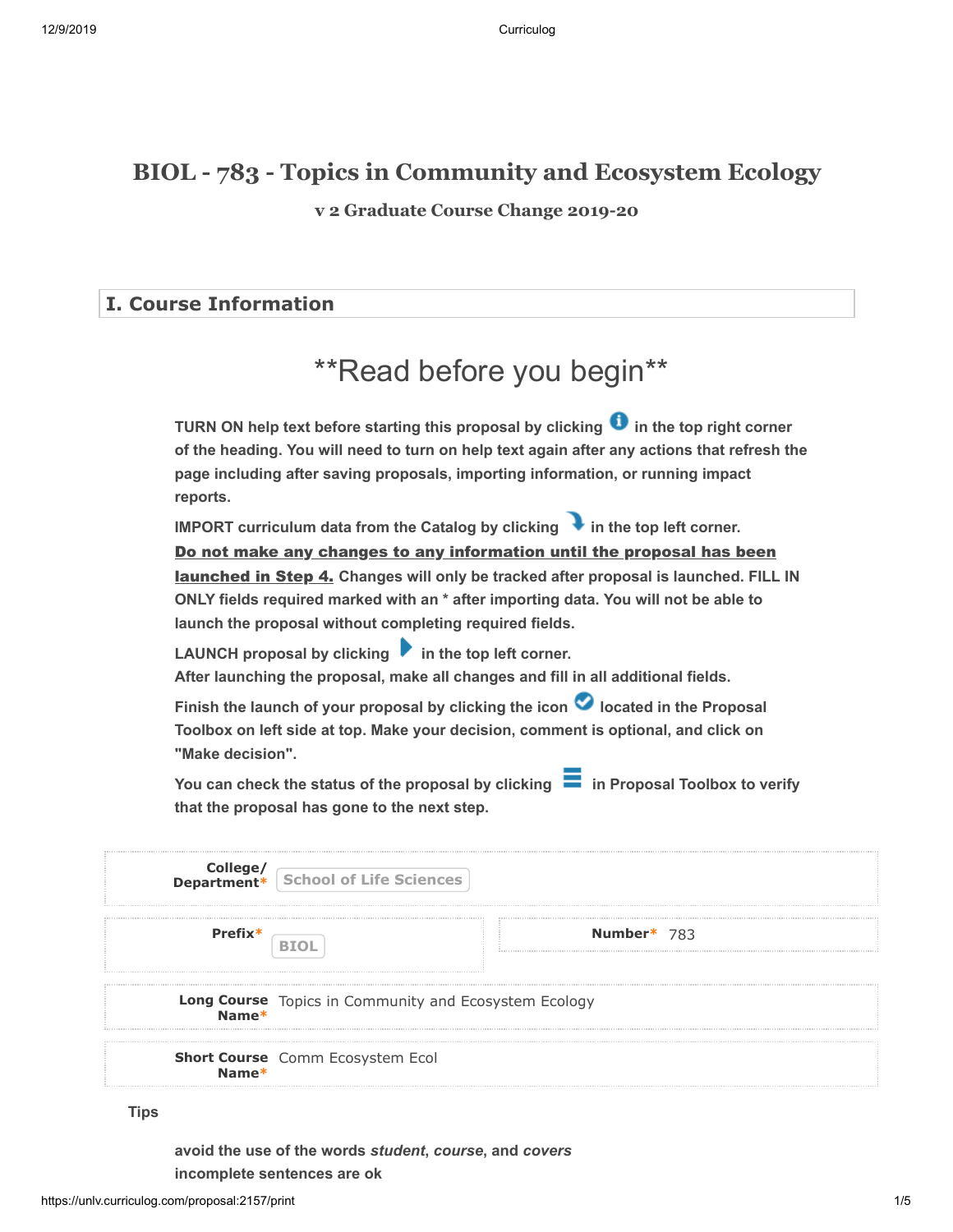| avoid repeating the course title |  |
|----------------------------------|--|
| $(50$ words max)                 |  |

| <b>Catalog</b><br>Description*                     | Readings and evaluation of the highest levels of organization in ecology through:<br>a) exploration of the fundamental concepts of community distributions, structure,<br>organization, and change; and b) analysis of ecosystem-level processes of primary<br>and secondary production and nutrient cycling. |
|----------------------------------------------------|---------------------------------------------------------------------------------------------------------------------------------------------------------------------------------------------------------------------------------------------------------------------------------------------------------------|
| <b>Summary of</b><br><b>Proposed</b><br>Changes*   | Prefix<br>$\Box$ Course #<br>Mame<br>$\Box$ Description<br>Credits/Grading<br>PreReqs/CoReqs<br><b>Instructional Mode</b><br>Other                                                                                                                                                                            |
| <b>Effective Term and</b><br>Year*                 | Spring 2020                                                                                                                                                                                                                                                                                                   |
| <b>Justification for</b><br><b>Course Change:*</b> | Change title and credit repeat to reflect a broader range of possible topics that<br>could be covered in course by different graduate faculty. The class was taught by<br>one professor who just retired.                                                                                                     |
|                                                    | Run an Impact Report by clicking $\blacksquare$ in the top left corner and answer below according to the<br>results. Copy and paste the results below:                                                                                                                                                        |

| Degree and/or<br>certificate<br>change (Results of<br>Impact Report)* | program(s) Impact Report for BIOL 783 |
|-----------------------------------------------------------------------|---------------------------------------|
|                                                                       | There are no results for this report. |

**Substantive changes will necessitate a Program Change form be submitted.**

| <b>Detail the changes</b><br>to the program<br>catalog entry<br>required due to<br>this change.* | none |
|--------------------------------------------------------------------------------------------------|------|
| Will this course be $\bigcirc$ Yes $\bullet$<br>listed as the 'same<br>as' another<br>course?*   |      |
| It yes, list the                                                                                 |      |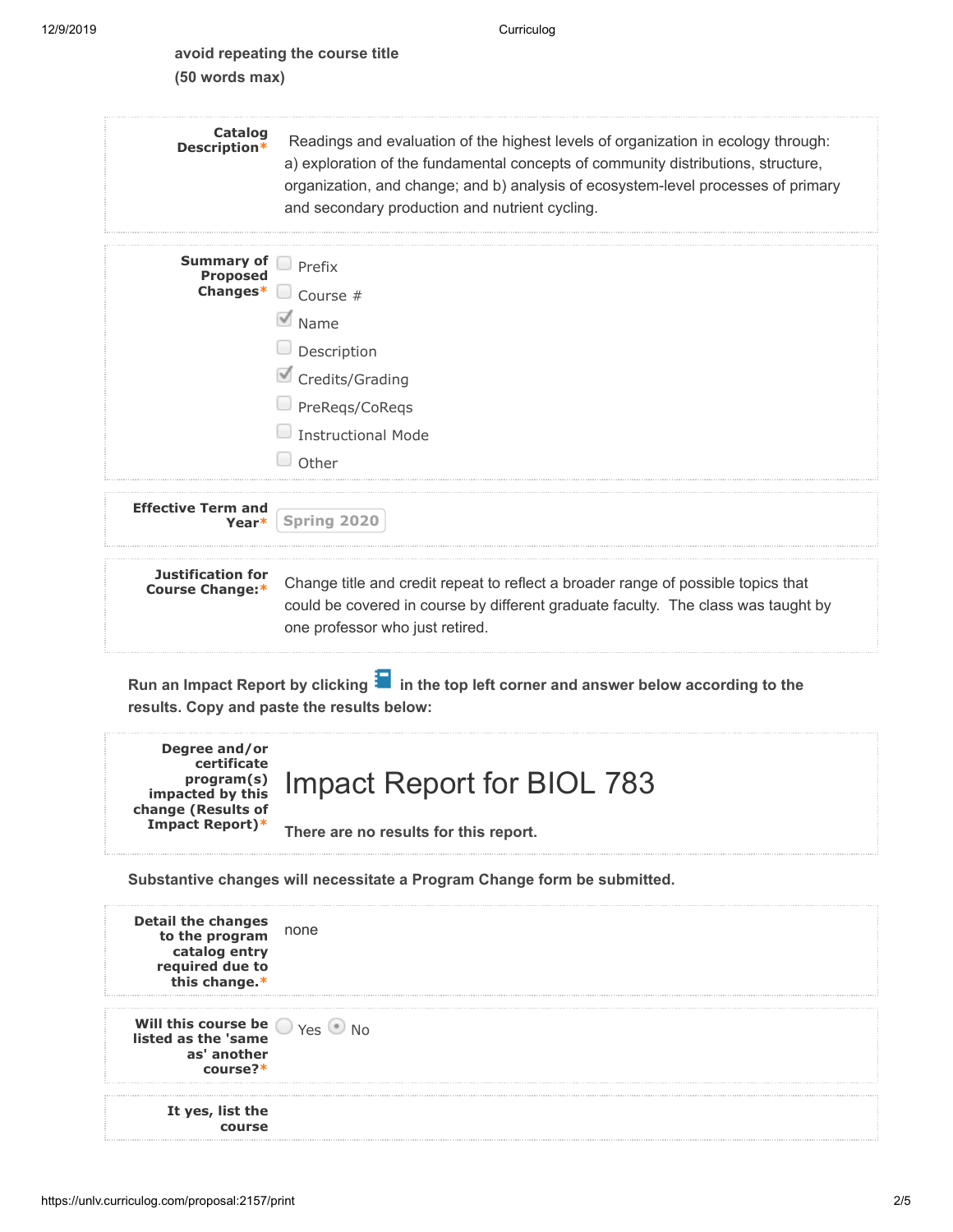#### **II. Course Change Information**

Please review all sections below and make necessary changes after you launch the proposal.

### **Credit change**

|                                                                                                       | Fixed/Variable Fixed Variable                                                                                                                                                                     |                                                                                               |
|-------------------------------------------------------------------------------------------------------|---------------------------------------------------------------------------------------------------------------------------------------------------------------------------------------------------|-----------------------------------------------------------------------------------------------|
|                                                                                                       |                                                                                                                                                                                                   | If fixed, enter number of credits. If variable, enter minimum and maximum credits (E.g., 1-3) |
| <b>Number of Credits 3</b>                                                                            |                                                                                                                                                                                                   |                                                                                               |
|                                                                                                       | <b>Course is Way Yes ONO</b>                                                                                                                                                                      | If yes, the $9$<br>maximum number<br>of credits that<br>may be earned is                      |
| <b>Grading Change</b>                                                                                 |                                                                                                                                                                                                   |                                                                                               |
| Grading System Letter Grade                                                                           | $\bigcirc$ s/u<br>$\bigcirc$ S/F<br>Thesis/Dissertation                                                                                                                                           |                                                                                               |
| <b>Does this course</b> $\bigcirc$ Yes $\bigcirc$ No<br><b>have any non-</b><br>credit<br>components? |                                                                                                                                                                                                   |                                                                                               |
| If yes, indicate<br>component(s)                                                                      | Clinical<br>Discussion<br>$\Box$ Field Studies<br>$\Box$ Independent Study<br>Internship<br>Laboratory<br>Lecture<br>Practicum<br>Research<br>Seminar<br>$\Box$<br>Supervision<br>Thesis Research |                                                                                               |

#### **Requisite Change**

**(if any) - Graduate standing is the default prerequisite for all graduate-level courses.**

**Prerequisites** BIO 340 or equivalent and consent of instructor.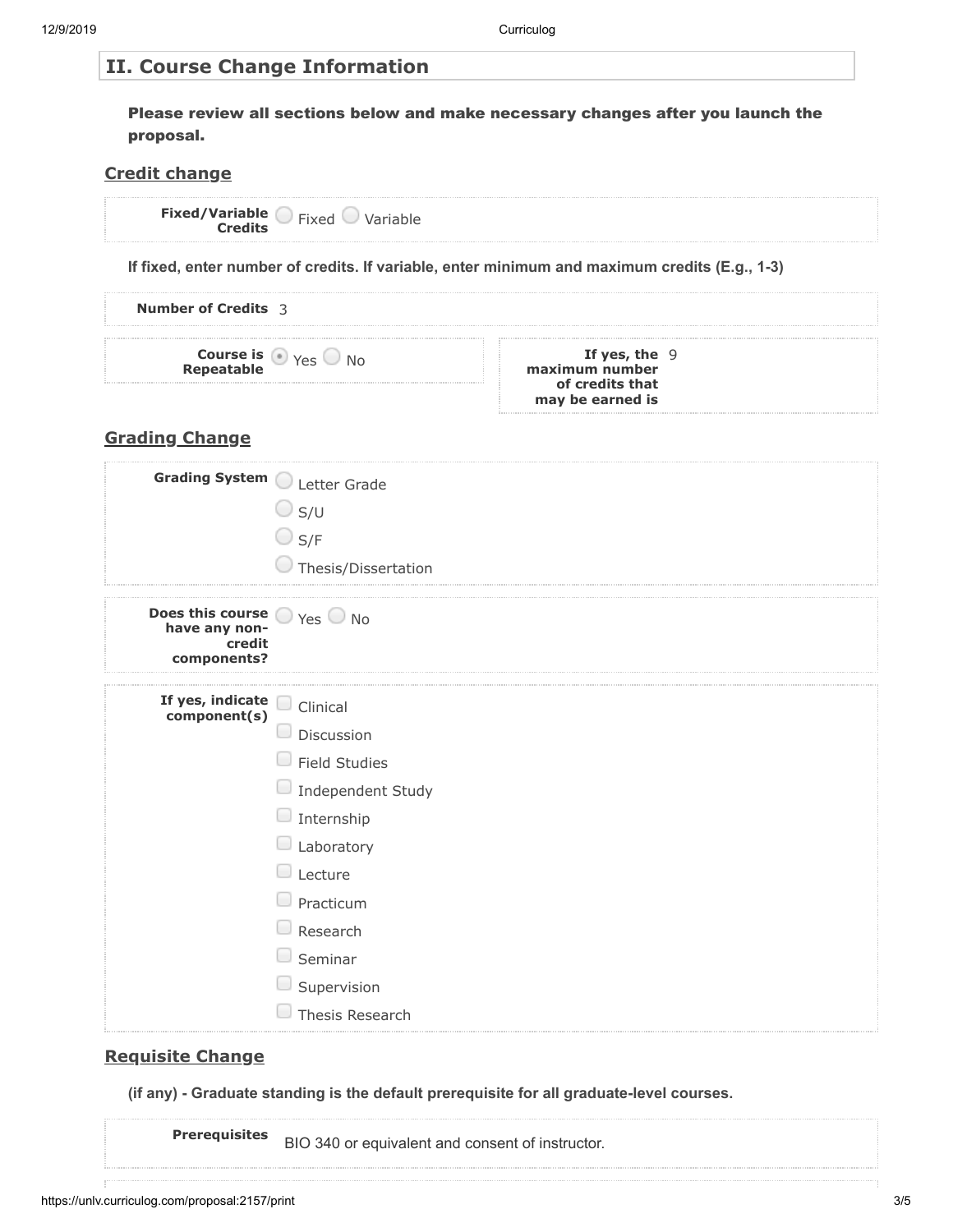| <b>Corequisites</b> |                                          |
|---------------------|------------------------------------------|
|                     | Instructional In Person Supplemental Web |
|                     | $\Box$ Field Study                       |
|                     | Hybrid                                   |
|                     | $\Box$ Independent Study                 |
|                     | In Person                                |
|                     | Television                               |
|                     | Web-based                                |
|                     | Web-based w/ on/off campus meeting       |
|                     |                                          |

#### **III. Evaluation of Library Resources**

**Indicate library resources that will be needed as a result of changes to this course (if applicable)**

| Will this course $\bigcirc$ Yes $\bullet$<br>change require<br>changes to library<br>resources?* |  |
|--------------------------------------------------------------------------------------------------|--|
| <b>Core Journals</b>                                                                             |  |
| <b>Core Books</b>                                                                                |  |
| <b>Electronic</b><br><b>Resources</b>                                                            |  |

#### **\*This section is completed by the librarian\***

**Level of support the Library can provide**

**Library Comments**

## **IV. Department Vote Information Date faculty voted** 9/20/19 **on proposal Result of vote** 26 Y. 0 N 1 A **(Number of yes/no/abstention votes) Manner of vote** In person**(online, in-person, etc.)**